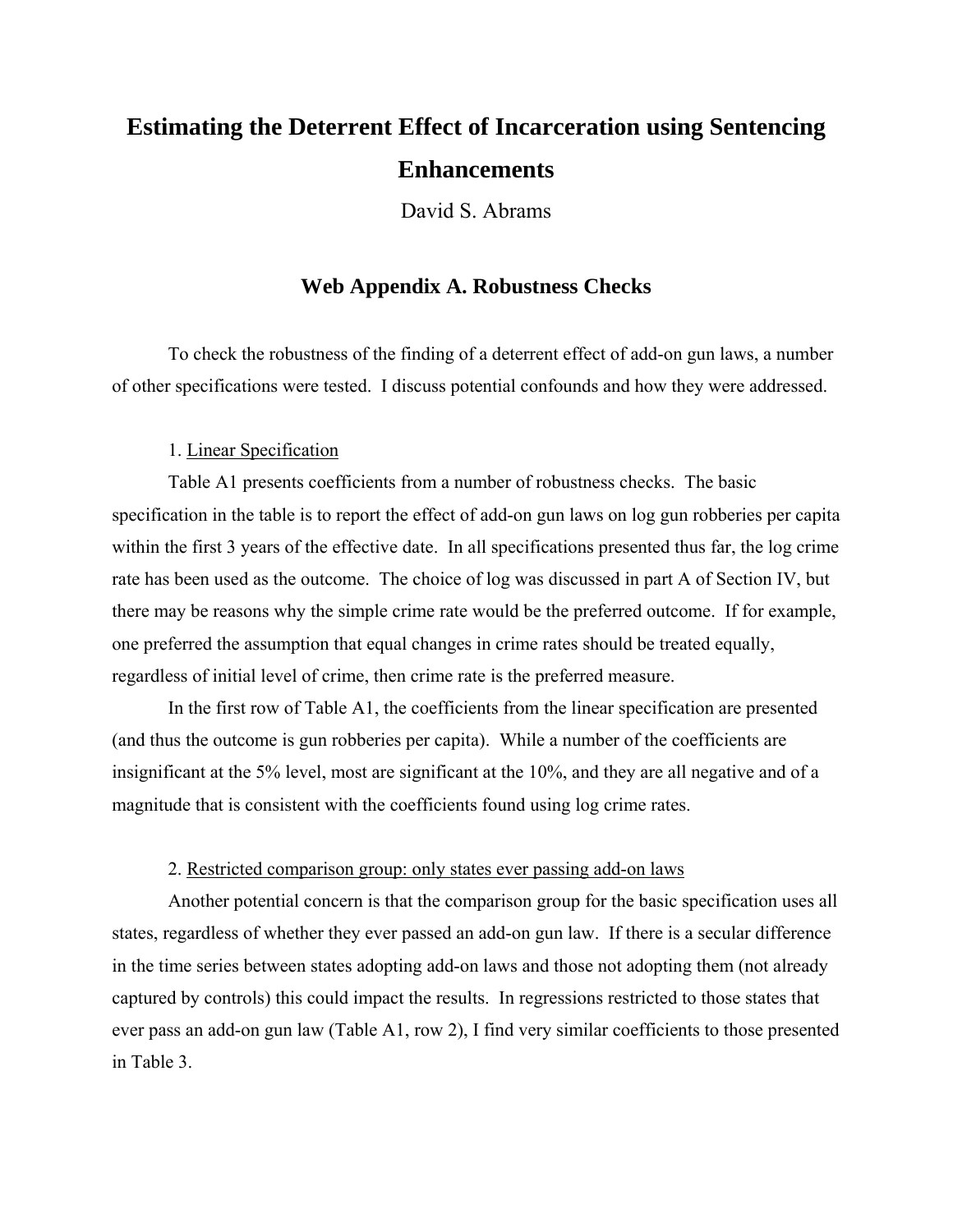#### 3. State Level Data

Since the laws of interest in this study are at the state level, it is useful to compare the results to those obtained using aggregate state-level data sets. State-level data has the advantage of being substantially less noisy than agency data, and incorporates a considerably larger fraction of the U.S. population. However, as noted before, it has the disadvantage of representing a widely varying population. I find that the impact of add-on gun laws on gun robbery rates using state level data is similar to that found using agency level data (Table A1, row 3).

#### 4. Population and Weighting

Population data provided in the UCR was used both to calculate crime rates and to weight data appropriately, and thus all reported results are sensitive to population data. Several specification checks were performed to ensure that the results are not due to spurious population numbers. They include running the regressions unweighted by population (Table A1, row 4), using number of incidents as the dependent variable (rather than per capita- reported in Table A1, row 5), and not allowing agency populations to vary over time (Table A1, row 6). All of the specification checks yielded a negative impact of the add-on gun laws on gun robberies, although the first two were statistically insignificant.

#### 5. Higher order time trends

State legislatures may respond not simply to trends in crime, but to an acceleration in crime rates increases, or to short term spikes that are not easily captured using linear trends. Not including higher order time trends in the regressions allows for the possibility that some of the nonlinearity observable in the pre-add-on periods in Figure 4 is due to this phenomenon. I addressed this concern by adding a cubic function of time to the basic regressions (Table A1, row 7), with the central findings unchanged.

#### 6. Trend Breaks

Thus far most of the specifications have focused on the coefficient on *addonst*, i.e. the difference in means before and after add-on gun laws. This choice has been made because a shift in mean crime rate is what the economic theory of crime predicts as the response to an increase in sanctions. However, one could certainly incorporate non-instantaneous information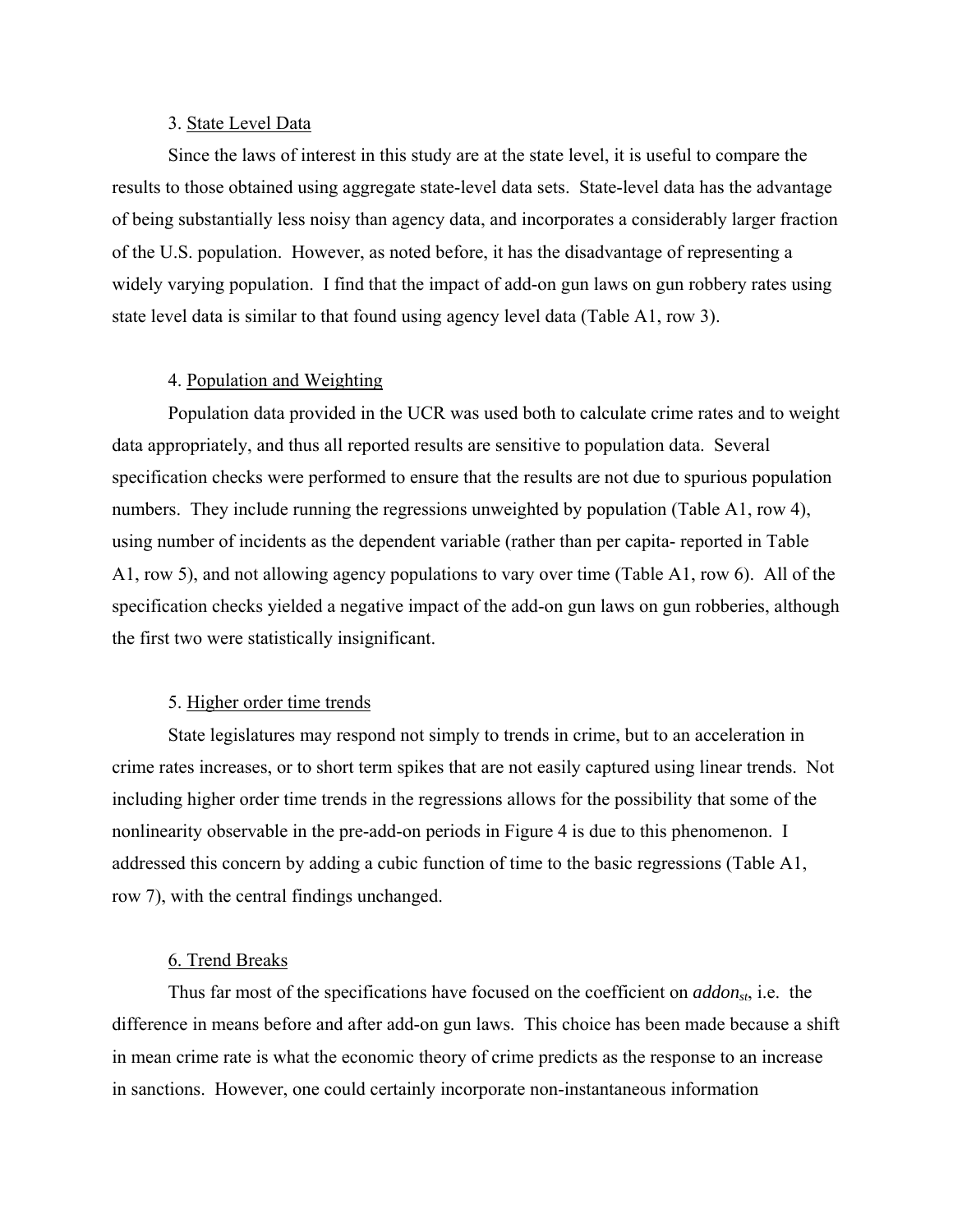transmission which would lead to both a change in mean of crime rates and a change in time trends relative to a change in sanctions, represented by Equation A1.

$$
y_{at} = \beta \text{Addon}_{st} + \theta \text{Addon}_{st} * relyr + \lambda_s + \gamma_t + \omega_s t + x_{st} + \text{mm}_{st} + \varepsilon_{at} \tag{A1}
$$

In fact, it is possible that the response to this policy change will not be instantaneous, and a more accurate representation would include a higher order terms of relative time to allow for adjustment to the new regime. To estimate this type of model one would simply need to modify Equation A1 by adding a polynomial in time relative to the add-on gun law effective date.

Results from this estimation are reported in Table A1, row 8. I do not find evidence for a significant shift in slope using this specification. This is likely due to the fact that the mean shift captures most of the pre-post add-on shift in crime. However, the addition of higher order terms of relative time, motivated by a more detailed theory of dissemination of information on sanctions to potential criminals could be a better fit to the data.

#### 7. Triple Differences

 $\overline{a}$ 

If sentences of larger magnitude have a greater deterrent effect, one would expect to see a larger drop in gun robberies in those states with a larger add-on prison term. This dimension, add-on sentence term, can be interacted with the previous difference in difference to yield the following triple difference specification:

$$
y_{at} = \phi \text{Addon}_{st} * Term_s + \beta \text{Addon}_{st} + \theta Term_s + \lambda_s + \gamma_t + x_{st} + mm_{st} + \varepsilon_{st} \tag{A2}
$$

The addition of a third dimension can be used to address the confound of contemporaneous policy changes as long as one does not expect a correlation between add-on magnitude and contemporaneous policy changes.

One empirical difficulty with estimating the triple difference is that data on the add-on sentence term is quite noisy. A number of states have fairly large ranges for their add-on sentence lengths, and thus the coding of this variable is difficult.<sup>1</sup> Perhaps due to this fact, the results from the triple difference regressions (Table A2) are largely insignificant. While insignificant, the coefficients are almost all negative providing weak evidence against the contemporaneous policy change possibility.

<sup>&</sup>lt;sup>1</sup> When states have a range of add-on sentence length I used the minimum add-on term.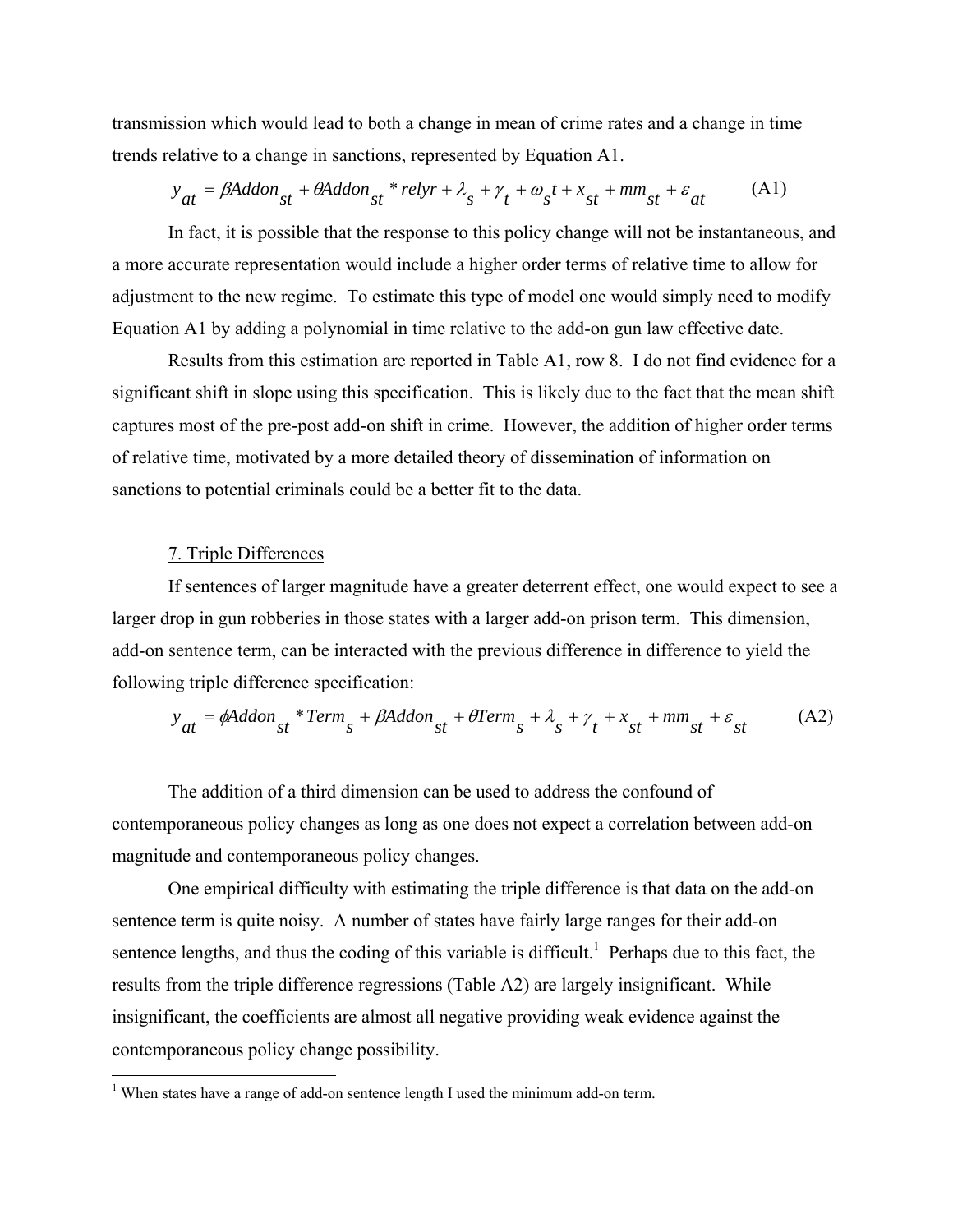#### 8. Lagged Dependent Variables

Thus far all models presented have made the assumption that crime is determined by contemporaneous variables, or lags of regional characteristics, such as prison population. It certainly seems plausible, however, that current levels of crime could be impacted by previous levels of crime. For example, a high level of crime in period t-1 could lead to a change in police vigilance, a quantity that is not readily quantifiable. This in turn could lead to a decrease in crime in period t. Another story which also leads to this sort of structure would be one where previous levels of crime are informative to prospective criminals in a way that is not fully accounted for in the control variables. Higher levels of crime in period t-1 could indicate greater likelihood of success, and thus a higher level of crime in period t. We can express this model with a lagged dependant variable as follows:

$$
y_{st} = \rho y_{st-1} + \beta \text{Addon}_{st} + x_{st} + \text{mm}_{st} + \lambda_s + \gamma_t + \varepsilon_{st} \tag{A3}
$$

The addition of the lagged dependant variable complicates the estimation procedure, relative to the models previously discussed. In particular, the fixed effect estimator thus far employed will be biased in the presence of a lagged dependant variable. This intuitively must be so since by the definition of a fixed effect, the lagged endogenous variable would be correlated with the error term. Given this difficulty, we follow the estimation procedure outlined in Arellano and Bond (1991).

First we may reinterpret all variables as deviations from the period means. This eliminates  $\gamma_t$ . Next, take the first difference of Equation A3 (first aggregating all variables in state s at time t into  $D_{st}$ ):

$$
y_{st} - y_{st-1} = \rho(y_{st-1} - y_{st-2}) + \beta(D_{st} - D_{st-1}) + (\varepsilon_{st} - \varepsilon_{st-1})
$$
 (A4)

Ordinary least squares estimation will be inconsistent since the lagged dependant variable will be correlated with the error term through common period t-1 terms. Thus an instrumental variables approach is necessary to produce consistent estimates. Arellano and Bond propose using lagged values of the dependant variable and the other regressors as the instruments for the first differences. Their use requires the identifying assumption that a  $k<sup>th</sup>$  lag may be used as an instrument only if there is no  $k<sup>th</sup>$  order serial correlation. As in Arellano and Bond (1991) and Blundell and Bond (1998), I make use of the GMM procedure to optimally take advantage of this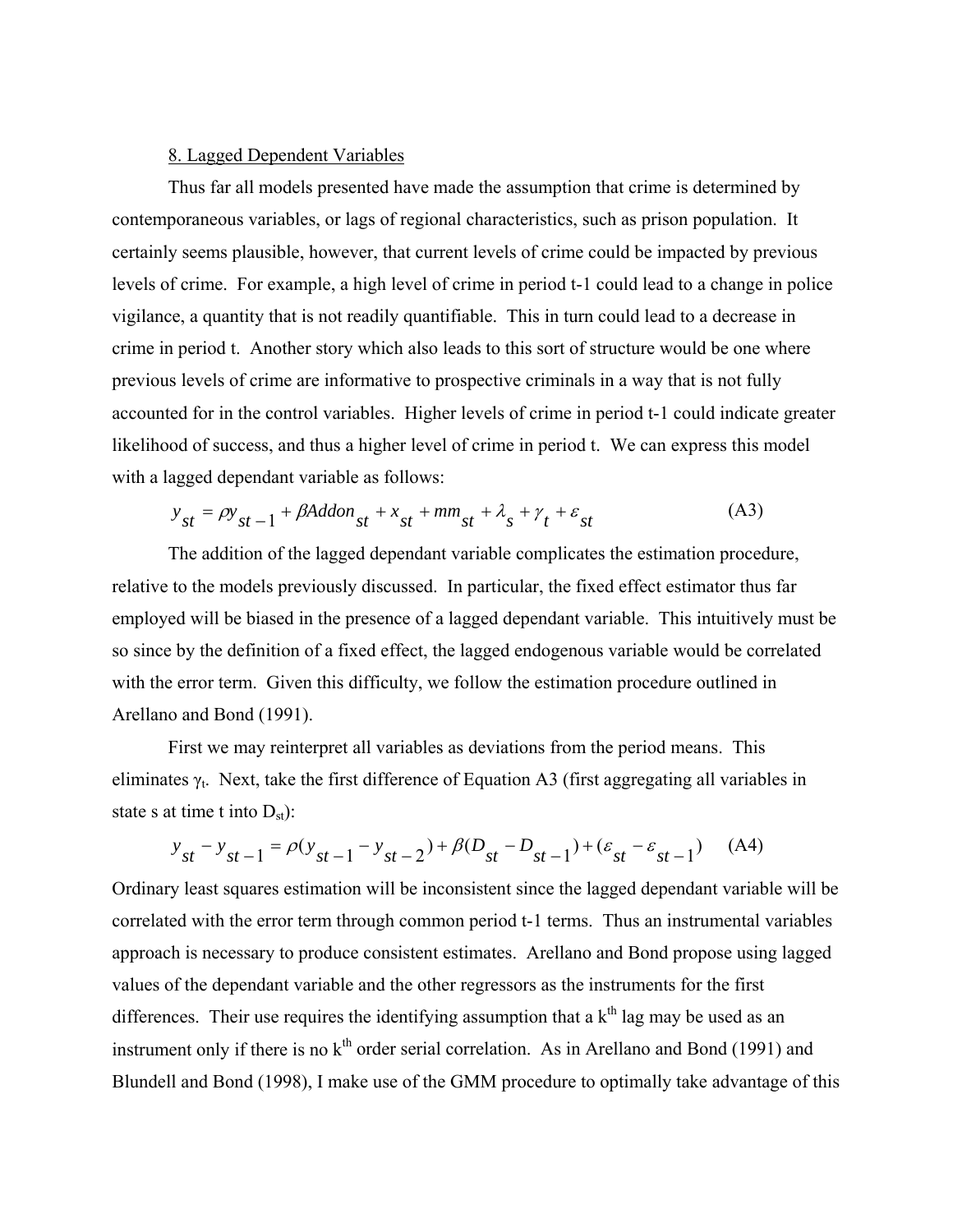identifying assumption.<sup>2</sup> I use all lags of at least two years in per capita guns robberies, along with differences of the control variables to instrument for the lagged dependent variable, with the results shown in Table  $A3<sup>3</sup>$ 

Since the validity of the GMM procedure crucially hinges on the identifying assumptions, they must be tested. An Arellano-Bond test for autocorrelation in panel data is used to test the assumption of serial correlation for different orders. Further, a test of overidentifying restrictions that is robust to heteroskedasticity is also performed.

The Arrelano-Bond test for autocorrelation in panel data shows strong evidence for rejecting the assumption of no first order autocorrelation (p<.002), but cannot reject the assumption of no higher order autocorrelation  $(2<sup>nd</sup>$  through  $5<sup>th</sup>$  order autocorrelation was tested). The Hansen J statistic was calculated for the overidentifying restrictions, and could not reject the hypothesis that the instruments were jointly exogenous. The specification yields an insignificant estimate that there was a 6% drop in the rate of gun robberies within three years of the add-on gun law effective date, using the preferred specification. Thus it appears that any bias caused by omission of the lagged crime rate is not substantial, and this finding bolsters the main results.

#### 9. Placebo Laws

 $\overline{a}$ 

Bertrand et al. (2004) point out that standard errors in difference-in-difference regressions are often misestimated. This problem is particularly apparent in studies like the present one where the independent variable of interest is a dummy for a one-time law change, and therefore has substantial autocorrelation. I address this potential difficulty by adopting both of the remedies suggested in the paper: clustering standard errors, and using placebo laws<sup>4</sup> to generate standard errors.

All errors reported in the tables are clustered by state; in Table A4, I report standard errors generated by a Monte Carlo simulation. For each iteration of the simulation, a set of placebo laws was generated, by choosing with replacement from the effective dates for the actual add-on laws. A new effective date (or none) is assigned to each state. A series of regressions are

 $2<sup>2</sup>$  There is one further assumption that is made, namely the standard assumption about the exogeneity of the other control variables being used for instruments.

<sup>&</sup>lt;sup>3</sup> In order to use the techniques outlined in the above papers, I aggregated data to the state level.

<sup>&</sup>lt;sup>4</sup> Helland and Tabarrok (2004) provide an excellent example of the importance of using placebo laws. They show that some of the most significant results found by Lott and Mustard in their 1997 paper become insignificant when using standard errors generated by placebo laws.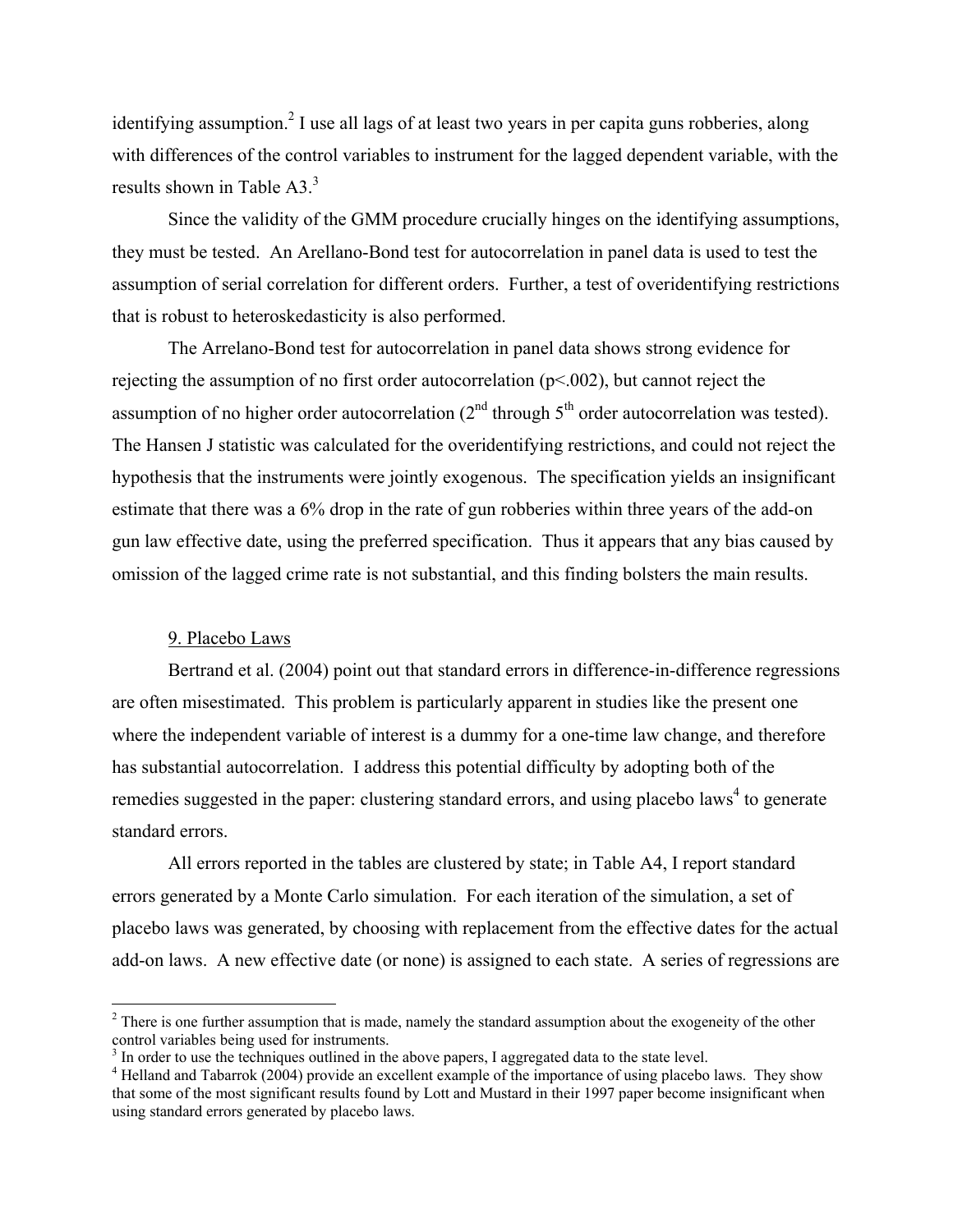run using the placebo laws, and the point estimates recorded. The simulation is iterated 500 times, and the resulting standard errors reported in square brackets in Table A4.

The specification in this table is slightly different from those discussed previously in two ways. The data used is at the state-month level and the window of time used is symmetric around the add-on law effective date. For example, the two year impact uses data from two years prior to until two years after the add-on effective date.

The results here are consistent with those found previously using agency-level data. There seems to be a substantial deterrent effect of the add-on laws, which increases over the first three years. The coefficients in these regressions are not directly comparable to those from the annual ones, although they do seem to indicate a somewhat larger magnitude of impact of the add-on laws.

Importantly, the coefficients are still significant in a number of the specifications even when using the confidence intervals generated using the placebo laws. The standard errors generated by the simulation are larger than those resulting from asymptotic assumptions, although the clustering already makes a substantial correction to the standard errors. The placebo laws provide a strong test of the validity of the preceding analysis, which appears robust.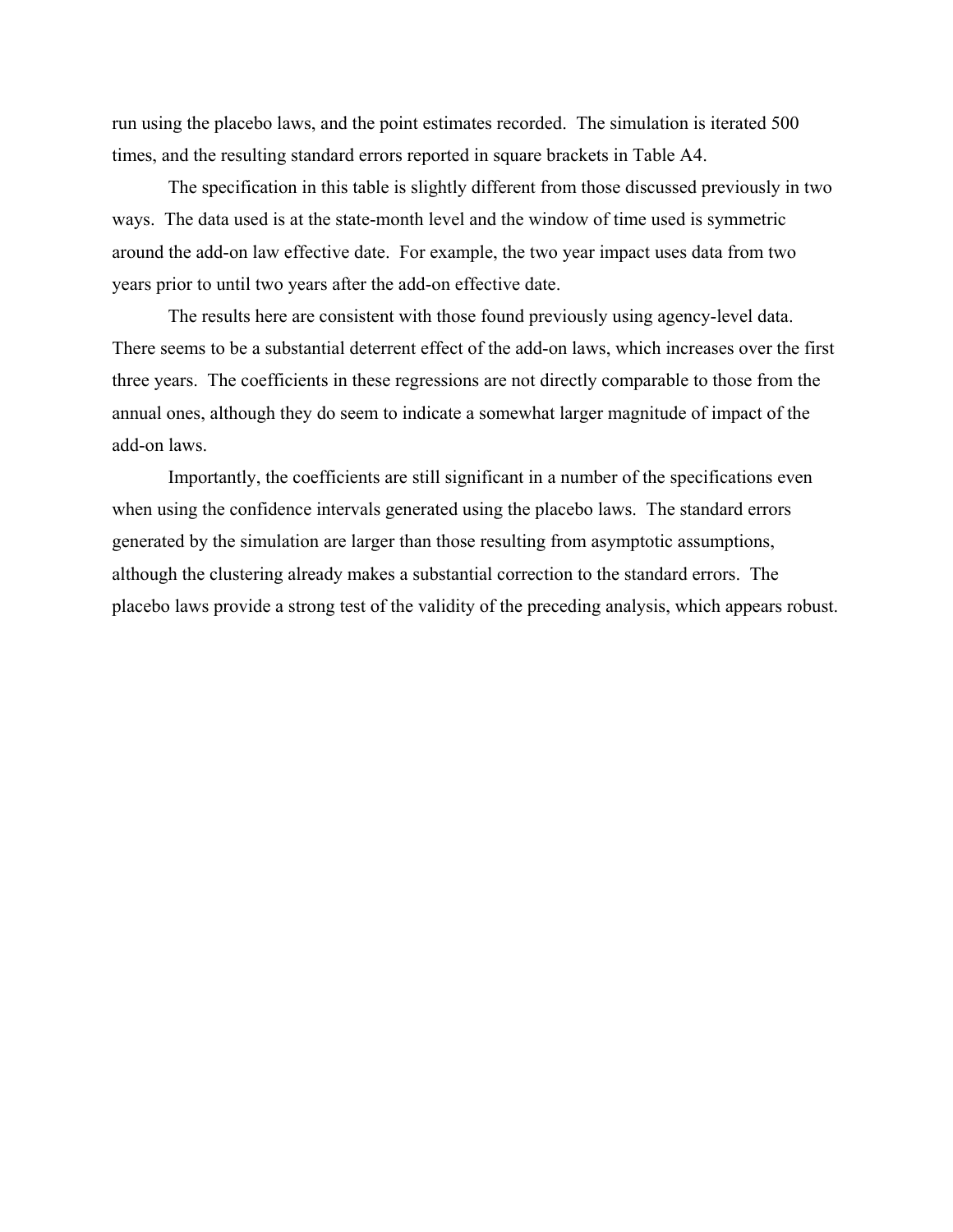|     |                                                                              | Various outcomes - see notes    |                       |                       |                       |                                 |                       |                       |                                 |  |
|-----|------------------------------------------------------------------------------|---------------------------------|-----------------------|-----------------------|-----------------------|---------------------------------|-----------------------|-----------------------|---------------------------------|--|
|     |                                                                              | (1)                             | (2)                   | (3)                   | (4)                   | (5)                             | (6)                   | (7)                   | (8)                             |  |
|     | (1) Outcome is gun robberies<br>per capita (not log)                         | $-0.71$<br>(12.08)              | $-15.39$<br>(10.99)   | $-20.32$<br>(11.38)   | $-17.28*$<br>(7.81)   | $-3.92$<br>(10.51)              | $-17.35$<br>(12.34)   | $-16.90$<br>(9.43)    | $-11.52$<br>(6.40)              |  |
| (2) | Only states ever passing<br>add-on laws                                      | $-0.03$<br>(0.07)               | $-0.13**$<br>(0.04)   | $-0.11*$<br>(0.04)    | $-0.10**$<br>(0.02)   | $-0.05$<br>(0.06)               | $-0.12*$<br>(0.05)    | $-0.10*$<br>(0.03)    | $-0.06*$<br>(0.02)              |  |
| (3) | State Level Data                                                             | $-0.15$<br>(0.10)               | $-0.20**$<br>(0.06)   | $-0.15**$<br>(0.04)   | $-0.09*$<br>(0.03)    | $-0.16$<br>(0.11)               | $-0.21**$<br>(0.06)   | $-0.14**$<br>(0.04)   | $-0.08$<br>(0.04)               |  |
| (4) | Unweighted                                                                   | $-0.09$<br>(0.07)               | $-0.15**$<br>(0.06)   | $-0.12*$<br>(0.05)    | $-0.11*$<br>(0.04)    | $-0.08$<br>(0.07)               | $-0.13*$<br>(0.05)    | $-0.11*$<br>(0.05)    | $-0.06$<br>(0.03)               |  |
|     | (5) Reported crimes (not per<br>capita)                                      | $-0.13$<br>(0.09)               | $-0.17**$<br>(0.06)   | $-0.14**$<br>(0.04)   | $-0.08**$<br>(0.03)   | $-0.17$<br>(0.10)               | $-0.17**$<br>(0.06)   | $-0.12**$<br>(0.03)   | $-0.04$<br>(0.03)               |  |
| (6) | <b>Initial Populations</b>                                                   | $-0.18*$<br>(0.07)              | $-0.17**$<br>(0.05)   | $-0.14**$<br>(0.04)   | $-0.10**$<br>(0.03)   | $-0.20*$<br>(0.08)              | $-0.18**$<br>(0.06)   | $-0.13**$<br>(0.03)   | $-0.07*$<br>(0.03)              |  |
| (7) | Polynomial Time                                                              | $-0.14$<br>(0.08)               | $-0.17**$<br>(0.05)   | $-0.13**$<br>(0.04)   | $-0.09**$<br>(0.02)   | $-0.17$<br>(0.09)               | $-0.18**$<br>(0.06)   | $-0.11**$<br>(0.03)   | $-0.05*$<br>(0.02)              |  |
| (8) | Trend Breaks (coefficient<br>reported is trend break)                        | $-0.06**$<br>(0.02)             | $-0.04$<br>(0.02)     | $-0.00$<br>(0.01)     | 0.00<br>(0.01)        | $-0.06**$<br>(0.02)             | $-0.02$<br>(0.02)     | 0.01<br>(0.02)        | 0.01<br>(0.01)                  |  |
|     | State-specific time trends<br><b>Balanced Panel</b><br>Restrict to Post-1974 | $\mathbf n$<br>$\mathbf n$<br>n | y<br>$\mathbf n$<br>n | $\mathbf n$<br>y<br>n | y<br>y<br>$\mathbf n$ | $\mathbf n$<br>$\mathbf n$<br>y | y<br>$\mathbf n$<br>y | $\mathbf n$<br>y<br>y | $\mathbf y$<br>$\mathbf y$<br>y |  |

Table A1: Addressing Confounds

\* significant at 5%; \*\* significant at 1%

Note - See text in Appendix A for more details. The data consists of agency-year level observations (except for the third row, which is state-year level). Standard errors reported in parentheses are clustered at the state level to allow for intra-state correlation in error structure. State and year effects are included in all specifications. Controls include mandatory minimum law dummy, poverty rate, unemployment rate, racial composition, age composition, lagged police population share, and lagged imprisoned population share. All point estimates are for the impact of add-on gun laws within three years of the effective date. Unless otherwise noted, dependant variable is log gun robberies per 100,000 residents, and independant variable is a dummy that is one within 3 years after the add-on gun laws effective date and zero otherwise. Exceptions: Outcome in row 1 is gun robberies per 100,000 residents. Outcome in row 5 is log gun robberies. Coefficients for row 8 (trend breaks) are on post-add-on\*relative time interaction.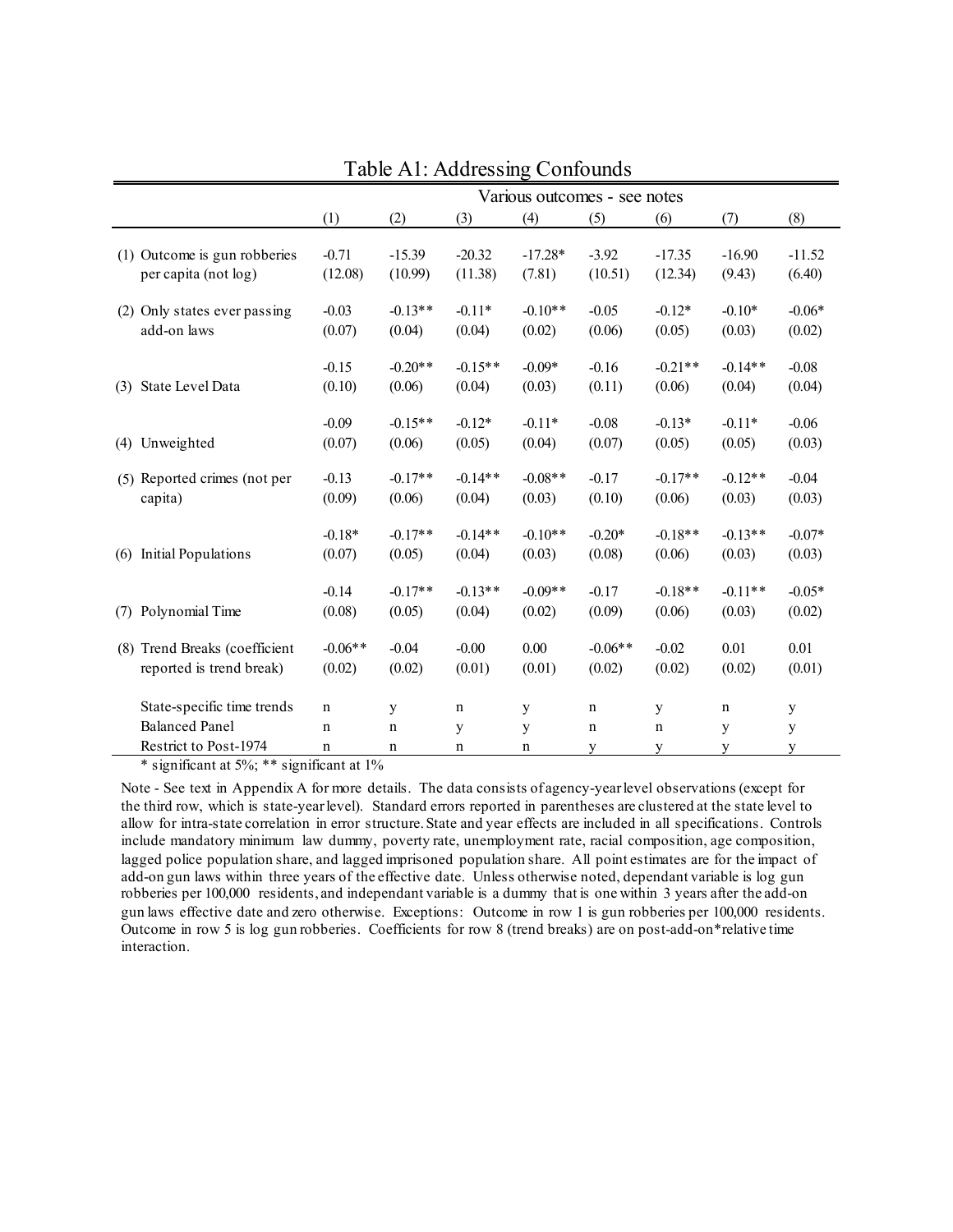|                                             |             | Annual Reported Gun Robberies per 100,000 residents |         |          |             |             |         |         |  |
|---------------------------------------------|-------------|-----------------------------------------------------|---------|----------|-------------|-------------|---------|---------|--|
|                                             | (1)         | (2)                                                 | (3)     | (4)      | (5)         | (6)         | (7)     | (8)     |  |
| Within one year post add-                   |             |                                                     |         |          |             |             |         |         |  |
| on law effective date*add-                  | $-0.04*$    | $-0.03$                                             | $-0.00$ | $-0.07*$ | $-0.03*$    | $-0.03$     | $-0.05$ | $-0.05$ |  |
| on term<br>Within two years post            | (0.02)      | (0.02)                                              | (0.03)  | (0.03)   | (0.01)      | (0.01)      | (0.02)  | (0.03)  |  |
| add-on law effective                        | $-0.04*$    | $-0.03$                                             | 0.01    | $-0.06$  | $-0.03*$    | $-0.02$     | $-0.03$ | $-0.04$ |  |
| date*add-on term<br>Within three years post | (0.02)      | (0.02)                                              | (0.03)  | (0.03)   | (0.01)      | (0.01)      | (0.03)  | (0.04)  |  |
| add-on law effective                        | $-0.04$     | $-0.02$                                             | 0.03    | $-0.05$  | $-0.03*$    | $-0.02$     | $-0.02$ | $-0.03$ |  |
| date*add-on term                            | (0.02)      | (0.02)                                              | (0.04)  | (0.04)   | (0.01)      | (0.01)      | (0.03)  | (0.04)  |  |
| State-specific time trends                  | $\mathbf n$ | y                                                   | n       | у        | $\mathbf n$ | y           | n       | y       |  |
| <b>Balanced Panel</b>                       | n           | n                                                   | y       | y        | n           | $\mathbf n$ | y       | y       |  |
| Restrict to Post-1974                       | n           | n                                                   | n       | n        | V           | V           |         | V       |  |
| Observations                                | 7839        | 7839                                                | 1944    | 1944     | 6542        | 6542        | 1520    | 1520    |  |
| R-squared                                   | 0.19        | 0.19                                                | 0.24    | 0.25     | 0.18        | 0.19        | 0.22    | 0.23    |  |

Table A2: Triple Difference: Impact of Add-on Term

\* significant at 5%; \*\* significant at 1%

Note - The data consists of agency-year level observations. Standard errors reported in parentheses are clustered at the state level to allow for intra-state correlation in error structure. State and year effects are included in all specifications. Controls include mandatory minimum law dummy, poverty rate, unemployment rate, racial composition, age composition, lagged police population share, and lagged imprisoned population share.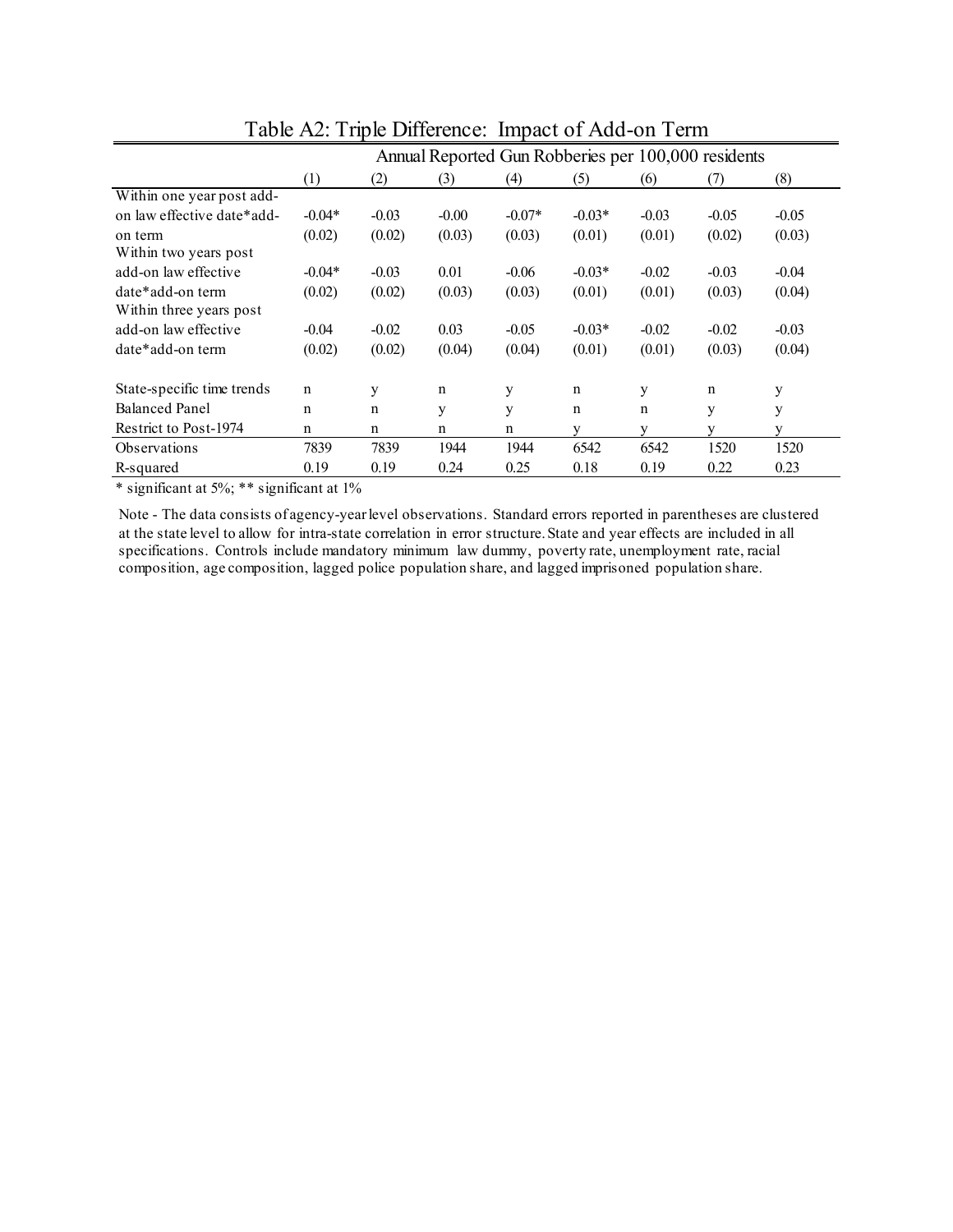|                                | Annual Reported Gun Robberies per 100,000 residents |           |                  |          |  |  |  |
|--------------------------------|-----------------------------------------------------|-----------|------------------|----------|--|--|--|
|                                | (1)                                                 | (2)       | (3)              | (4)      |  |  |  |
|                                |                                                     |           |                  |          |  |  |  |
| Within one year post add-on    | $-0.15$                                             | $-0.05$   | $-0.01$          | 0.01     |  |  |  |
| law effective date             | (0.09)                                              | (0.04)    | (0.19)           | (0.05)   |  |  |  |
| Within two years post add-on   | $-0.19**$                                           | $-0.10**$ | $-0.13$          | $-0.10*$ |  |  |  |
| law effective date             | (0.06)                                              | (0.03)    | (0.13)           | (0.04)   |  |  |  |
|                                |                                                     |           |                  |          |  |  |  |
| Within three years post add-   | $-0.12$                                             | $-0.08$   | $-0.09$          | $-0.06$  |  |  |  |
| on law effective date          | (0.06)                                              | (0.04)    | (0.11)           | (0.06)   |  |  |  |
|                                |                                                     |           |                  |          |  |  |  |
| <b>Balanced Panel</b>          | $\mathbf n$                                         | y         | $\mathbf n$      | y        |  |  |  |
| Restrict to Post-1974          | n                                                   | n         | y                | V        |  |  |  |
| Observations                   | 1405                                                | 290       | 1107             | 185      |  |  |  |
| Arellano-Bond test for $AR(1)$ | $\theta$                                            | .001      | $\boldsymbol{0}$ | .016     |  |  |  |
| Arellano-Bond test for $AR(2)$ | .436                                                | .979      | .583             | .629     |  |  |  |
| Hansen over-ID test            | 1.00                                                | 1.00      | 1.00             | 1.00     |  |  |  |

## Table A3: Lagged Dependant Variable Specification

\* significant at 5%; \*\* significant at 1%

Note - The data consists of state-year level observations. Arellano-Bond dynamic panel estimates, one-step difference GMM results are reported. All available lagged differences of log gun robberies were used. The following were used as exogenous instruments: mandatory minimum law dummy, poverty rate, unemployment rate, racial composition, age composition, lagged police population share, and lagged imprisoned population share. Robust standard errors in parentheses. Hansen J statistic for overidentifying restrictions, and Arellano-Bond tests for autocorrelation are reported.